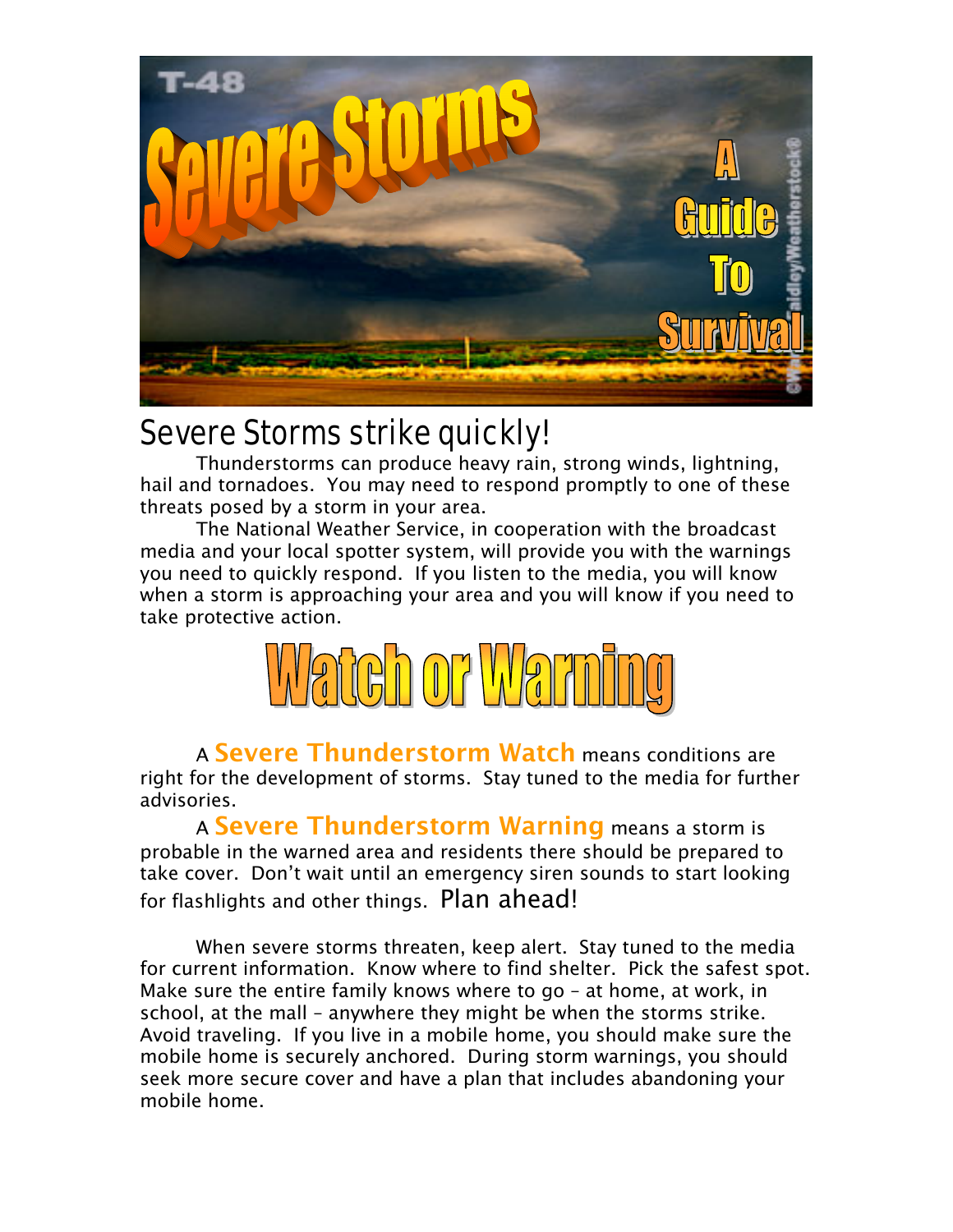

Floods kill more people on average than tornadoes and lightning combined and most flood deaths are due to flash floods. Flash floods are often the result of heavy rains associated with severe thunderstorms. You will not always have a warning that these deadly, sudden floods are coming.



When a Flash Flood Watch is issued, be alert and be ready to evacuate on a moment's notice.

When a Flash Flood Warning is issued, or the moment you realize a flash flood is imminent, act quickly to save yourself. You may only have **SECONDS!** 

Nearly half of all flash flood fatalities are auto related. In your automobile, look out for flooding at highway dips, bridges, and low areas. Do not drive through flowing water. A mere two feet of water will carry away most automobiles.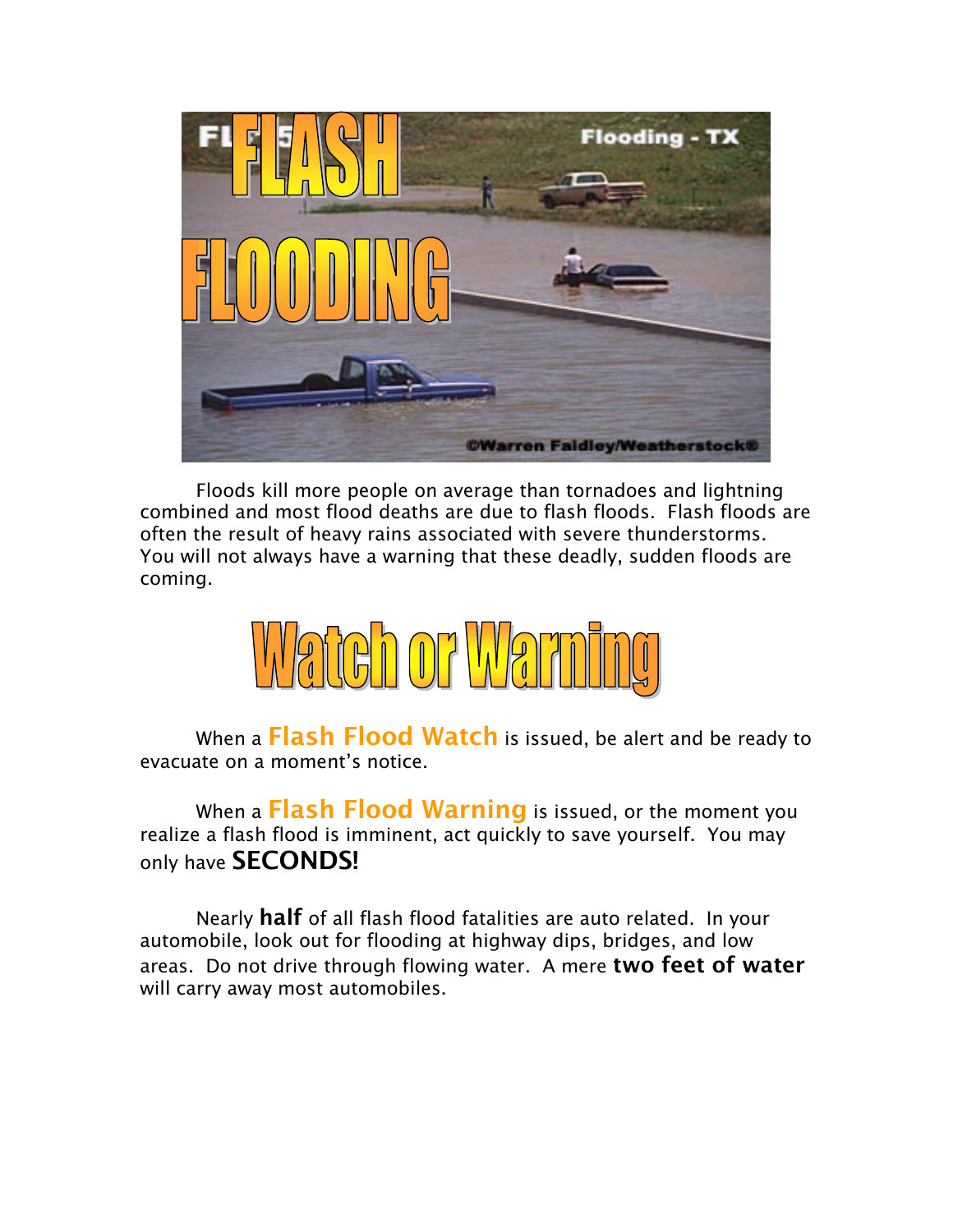

Lightning kills between 75 and 100 people nationwide annually. During thunderstorms, stay inside. If you are outdoors, an automobile is a safe place to be.

Indoors, keep away from doors, windows, stoves, sinks, metal pipes, or other conductors. Don't use the telephone. Disconnect electrical appliances such as TVs and radios.





Outdoors, minimize your height but don't lie flat. Do not take shelter under a tree. Stay away from wire fences or other metallic conductors. Avoid standing in small sheds in open areas.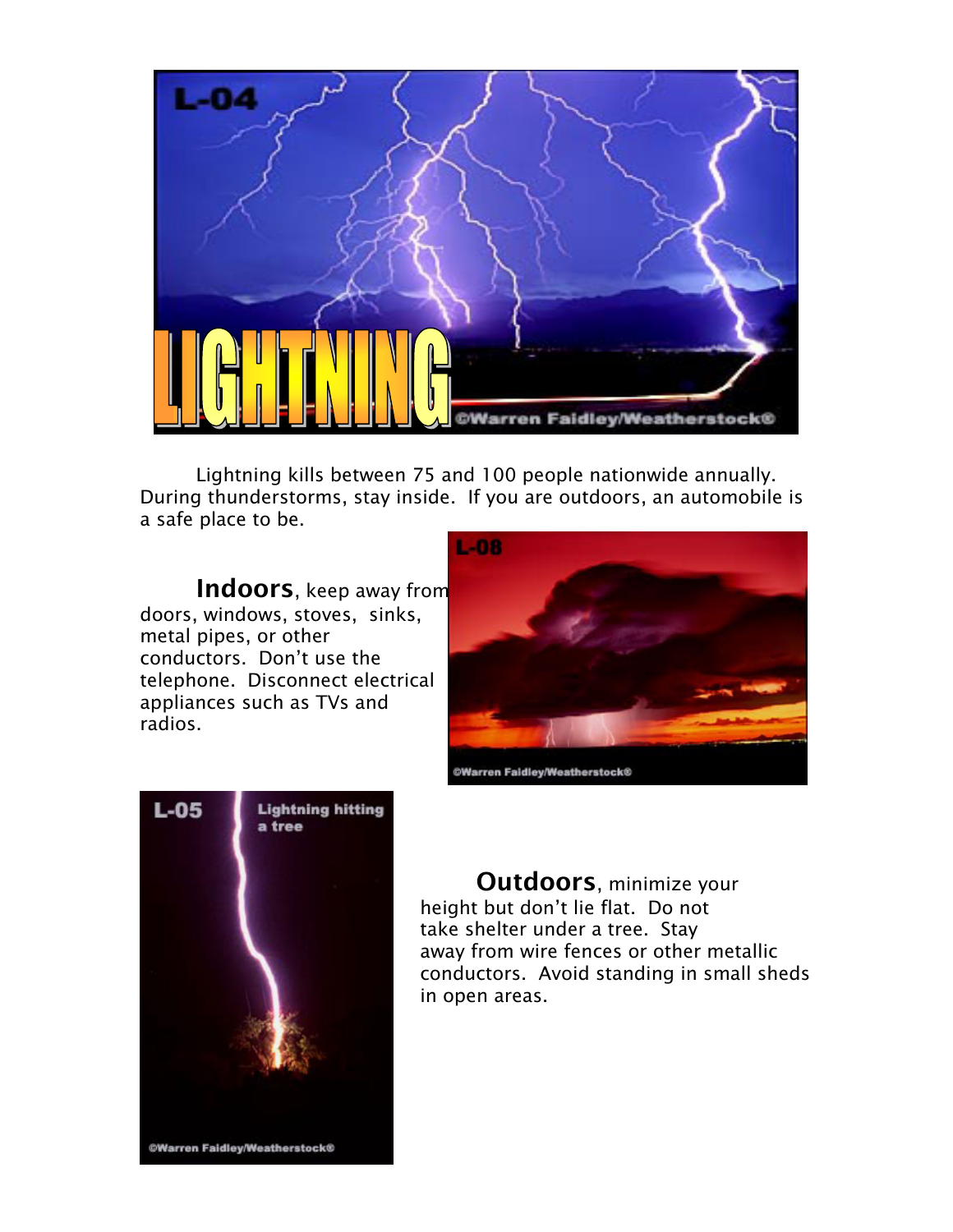

The **most** destructive and devastating product of a thunderstorm, these violent "twisters", are characterized by a twisting, funnel-shaped

cloud, which forms from the bottom of a wall cloud and touches the ground. Tornadoes are often accompanied by lightning, heavy rain and hail. In an average year, the United States reports 800 tornadoes Resulting in 80 deaths and 1,500 Injuries.

While they can occur all year, They are most common during the



Spring in the Great Plains, where they develop along "drylines", which separate very warm, moist air to the east from hot, dry air to the west. Tornado-producing thunderstorms may form as the dryline moves east during the afternoon hours.

Nebraska is in the middle of tornado alley and each year the state averages 35 tornadoes.

Knowing tornado safety is your best hope for surviving. You **must have a PLAN**. Stay tuned to the media when the watches are sounded and be prepared to seek shelter if a tornado warning is issued in your area.

The safest place to be when a tornado strikes is in a basement under something sturdy like a workbench. If your house does not have a basement, seek shelter in a small room in the middle of the house. A closet or a bathroom is best. The more walls between you and the